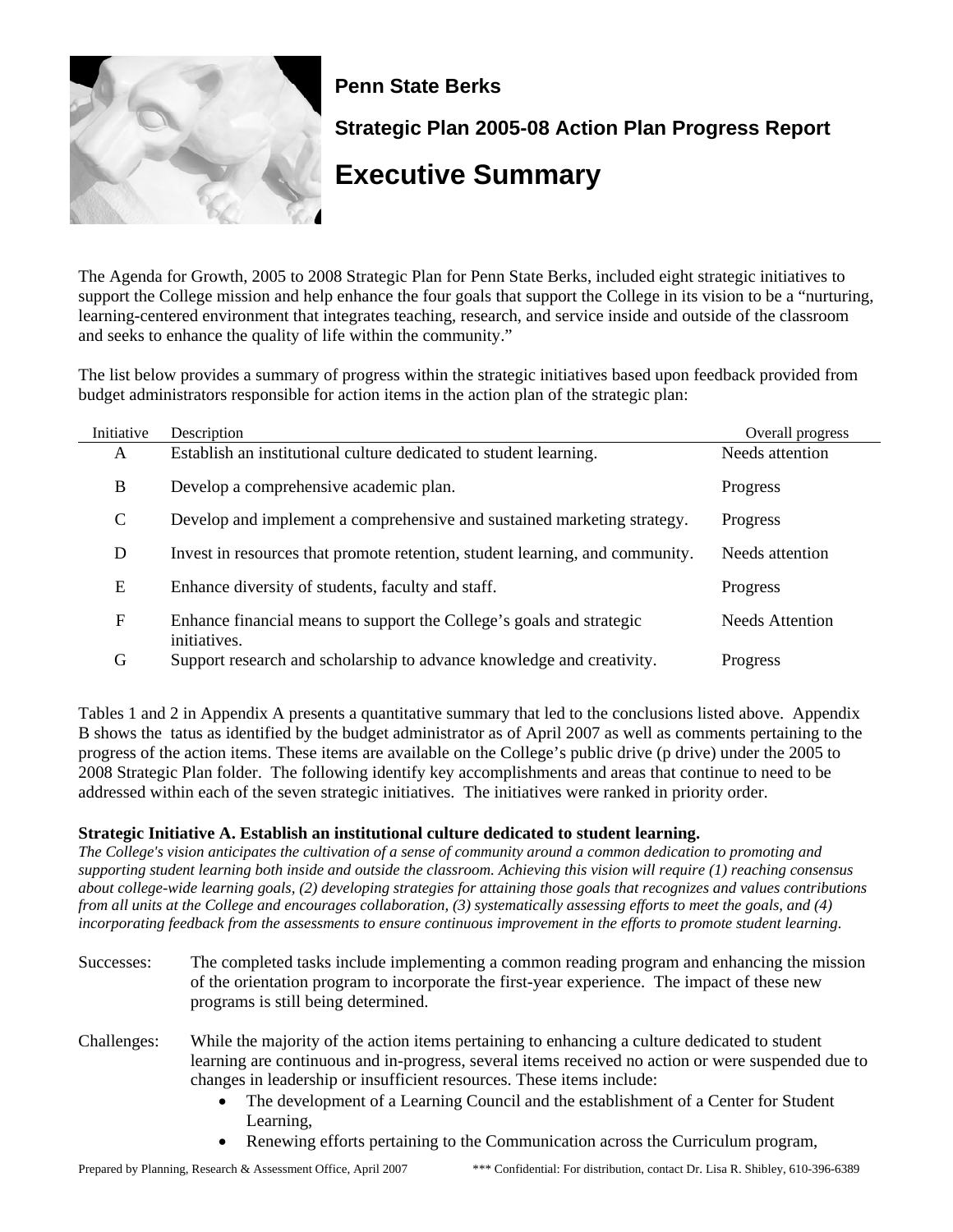- The use of part-time faculty and wages, and
- Hiring support staff in Student Affairs and in the Planning, Research and Assessment office.

#### **Strategic Initiative B. Develop a comprehensive academic plan.**

*A comprehensive package of academic degree programs and outreach programs needs to be developed via a more systematic process. This process includes establishing benchmarks for program success and an external review of programs.*

- Successes: The three academic divisions identified six potential degree programs for market research and preapproval through ACUE: Biology (SCI), Communications (HASS), English (HASS), Physics (SCI), Security & Risk Management (EBC), and Theatre (HASS). Many of the action items within this initiative are completed or in-progress. The FT tenure-track positions have been hired for the Elementary Education program. The Science Division head position was created as at FT position and a FT tenure track chemist was hired.
- Challenges: The identification of new programs is limited to those that require little or no additional costs, including no new faculty positions and no additional physical resources. Faculty office space and program start-up funds are still an issue. In addition, changing policies and organizational structures within the Penn State University system may impede approval and implementation of new degrees.

#### **Strategic Initiative C. Develop and implement a comprehensive and sustained marketing strategy.**

*A recent major market research effort revealed that Penn State Berks leads its competitors in several attributes including academic reputation and affordability. Image issues and questionable awareness that the College offers baccalaureate degree programs continues to persist within the College's service area. In addition, the funding for BK's marketing efforts is the lowest among other Penn State stand alone colleges and competitors. Enhanced, systematic marketing strategies need to be implemented that promote our degree programs and successes in student learning.*

- Successes: Enhancements to the College website were made with the inception of College-wide use of RedDot and the creation of a College webmaster position.
- Challenges: No new funding has been identified for marketing initiatives. University Relations strives to recycle funds from lower impact marketing strategies to higher impact strategies. In addition, UR is dependent upon marketing initiatives driven by the University Relations office.

#### **Strategic Initiative D. Invest in resources (services, facilities, and instructional technologies) that promote retention, student learning, and community.**

*The need exists to consider how instructional technologies enhance intentional student learning and as a result, what resources (enhanced services, facilities, and hardware/software) are required to support learning processes both inside and outside of the classroom. This includes considering alternative classroom models such as hybrid learning initiatives and the infrastructure needed to enhance the competitive technological stance of the College within the service area.*

Successes: While this initiative needs attention, several tasks were completed that move the College forward in offering hybrid and blended learning experiences for students. The College Ten Year Master Plan should be presented to the Board of Trustees in Summer 2007. The completed tasks include:

- Hiring a software training specialist,
- Providing training for faculty and staff on technology related to distance education,
- Upgrading campus to wireless technology,
- Hiring part-time multi-media specialist that also serves as part-time webmaster, and
- Funding to support travel for development of hybrid/blended learning experience.
- Challenges: Lack of space due to the delay in the approval of the new building and support for additional housing prohibits the College's ability to redesign or reconfigure space.

#### **Strategic Initiative E. Enhance diversity of students, faculty and staff.**